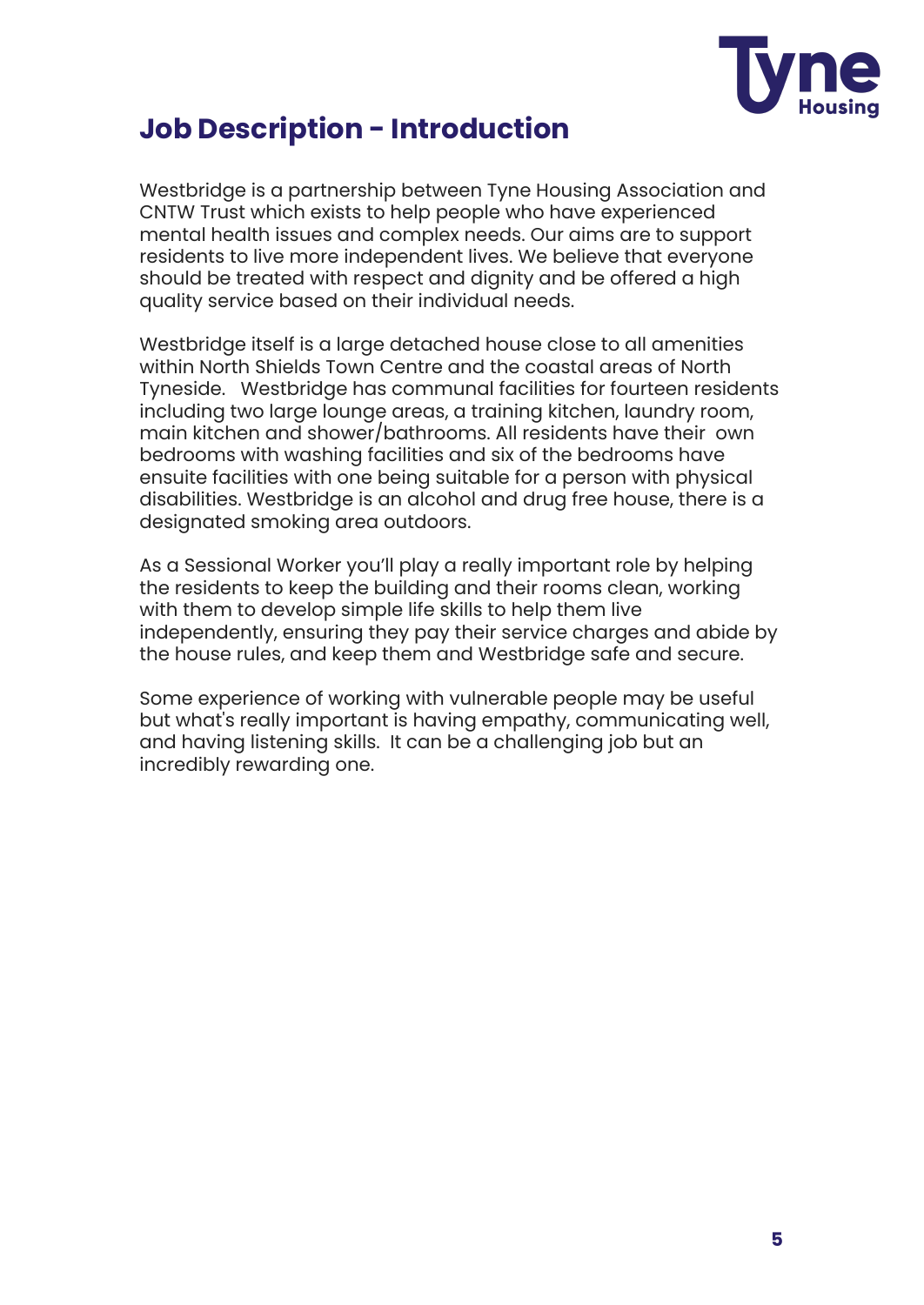

# **Job Description**

| <b>Job Title:</b> | Sessional Westbridge Worker |
|-------------------|-----------------------------|
|                   |                             |

- **Responsible to:** Westbridge Manager
- **Location:** Westbridge, North Shields
- **Job Purpose:** With the support and guidance of the Manager, help to provide accommodation, rehabilitation and social care to clients who are wishing to move on to live independently as possible in the community.

### **Main Duties:**

To provide domestic services, basic housing management and security services at the appointed hostel.

#### **1. Basic housing management:**

- To be responsible for the collection and recording of weekly charge payments from residents.
- To keep records of daily events of the hostel in the hostel log. To ensure that the hostel is maintained and kept in a good state of repair.

### **2. Domestic services:**

- To ensure that the hostel is kept clean and tidy at all times. To encourage residents to take an active part in cleaning their rooms and the communal parts of the hostel.
- Assist residents in developing essential life skills by helping them with daily tasks such as cooking, laundry etc.

### **3. Security services:**

- Ensure the safety of residents and staff by controlling access to the hostel.
- Ensure that residents behave in an acceptable manner, and adhere to the requirements of their license agreements and the house rules.

#### **4. Other Duties:**

- Attend any training that may be required.
- Any other appropriate duties decided upon by the Manager